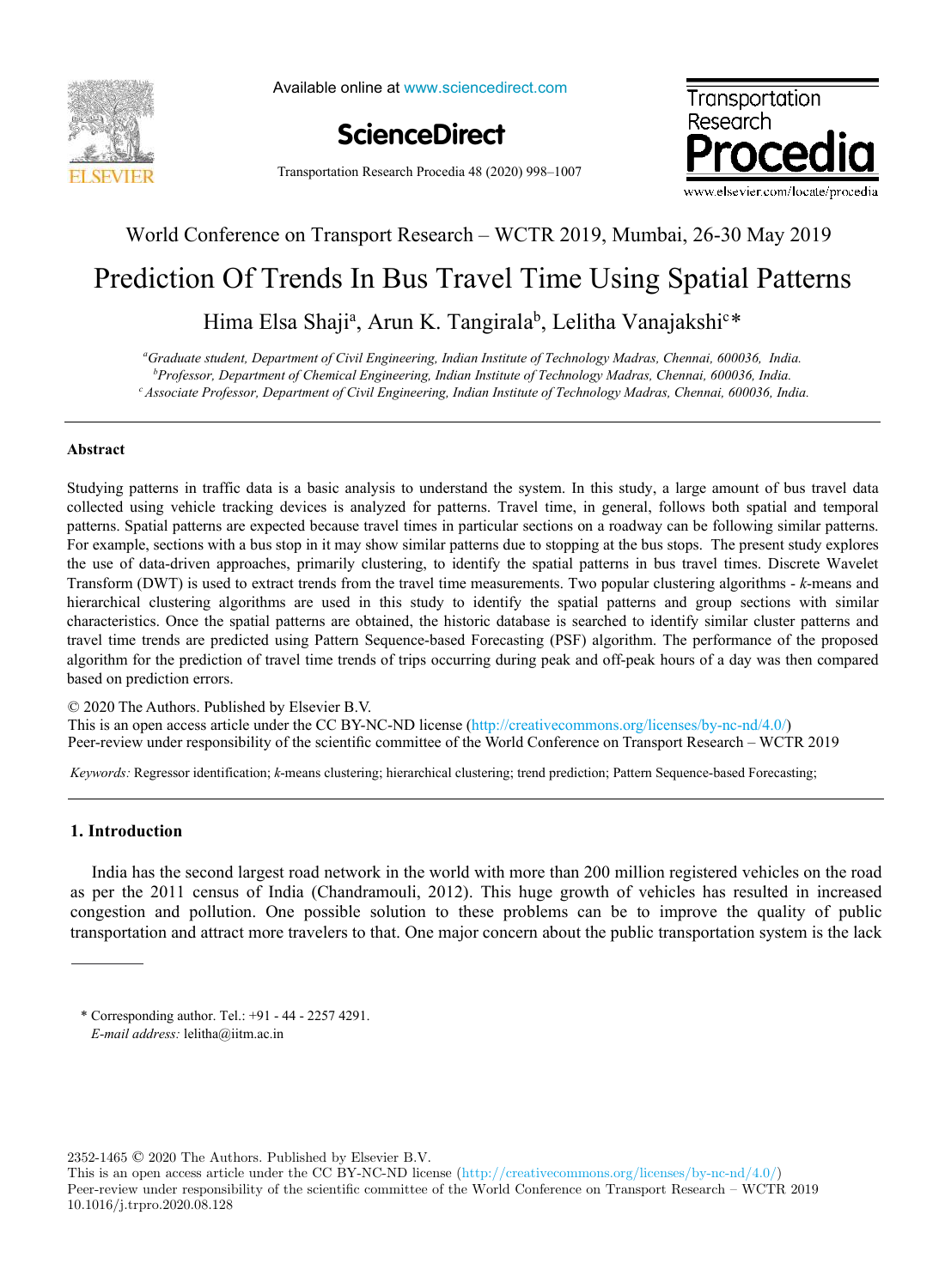of reliability and associated uncertainties. Providing real-time bus arrival information to users can be a way to address this, which requires accurate prediction of bus travel times.

Travel time is one of the most preferred traffic system performance measures, as it can be easily perceived by the users as well as by the operators and planners (Caulfied *et al.,* 2009). It is defined as the total time for a vehicle to travel from one point to another over a specified route, taking into account the stops, queues, and delays at intersections (Zhu *et al.,* 2009). The availability of accurate and reliable travel time information helps the users to select the shortest route between a given pair of origin and destination and thus optimize their trip travel times. It is also essential for the development of efficient traffic control and management strategies (Hough *et al.,* 2002; Vanajakshi *et al*., 2009; Yu *et al*., 2011).

Bus travel time prediction models reported in the literature can be broadly grouped into naïve models (Hong *et al*., 2006; Yiming *et al*., 2010), regression-based models (Bertini *et al*., 2004; Patnaik *et al*., 2004; Tétreault *et al*., 2010) , time series models (Rashidi *et al*., 2015; Williams *et al*., 2003), state space models (Wall *et al*., 1999; Vanajakshi *et al*., 2009; Kumar *et al*., 2017) and those based on machine learning approaches (Chien *et al*., 2002; Pan *et al.*, 2012; Bin *et al*., 2006; Yu *et al*., 2011). The accuracy of any of these prediction methods depends on the input variables provided to it. However, in all these studies, there lacks an automated method to analyze the data to identify the correct input, referred as regressors hereafter, to be used to estimate and/or predict bus travel times. For example, Kumar *et al.* (2013) predicted travel times by identifying significant regressors using pattern analysis by considering each day of the week separately. The patterns were identified offline and were not dynamic in nature. However, these patterns may not be static and may vary depending on the day, time, location etc. Thus, there is a need to identify correct regressors for the prediction algorithm by considering the natural groupings in the data and also the high variability in the system, ideally with an automated approach to group the travel time data in real time. Clustering is a data-driven technique which can be used to identify the natural groups within a data set. Once such groups are identified, the characteristics of the group can be used for better travel time prediction.

From the review of the literature, it was seen that few studies have been reported which took the aid of clustering in the prediction of traffic parameters. The use of partitioning clustering (Elhenawy *et al*., 2014; Ladino *et al*., 2016; Nath *et al*., 2010), hierarchical clustering (Weijermars, 2007; Chiou *et al*., 2014) and model-based clustering (Liu *et al*., 2017; Van Der Voort *et al*., 1996) have been reported in the prediction of traffic parameters. First, the respective clustering algorithm was used to group the data and then separate models were built on each of the cluster formed. However, these studies were limited to homogenous traffic conditions.

In this study, a preliminary prediction methodology was developed based on Pattern Sequence-based Forecasting (PSF) algorithm. PSF algorithm which was introduced by Alvarez et al. (2011) has two major steps: clustering the travel time data using a suitable algorithm and then, prediction of travel time from the cluster label obtained. Shaji *et al*. (2018) used the PSF algorithm to predict the trends in bus travel times using the temporal patterns in bus travel time. The clustering + prediction framework developed was compared to the case when no clustering was done on the regressor dataset. It was seen that clustering prior to prediction helped to improve the prediction accuracy. In the current study, the prediction framework is further extended by considering the spatial patterns in travel times. The particular sections on a roadway can be expected to behave in a similar pattern. For example, the sections on a roadway without a bus stop or intersection may behave in a similar pattern. And this pattern may be different when compared to sections which have either a bus stop or an intersection in it. Based on this idea, a prediction algorithm has been developed which uses the spatial patterns in travel time data to predict the bus travel time trends.

Not many studies were reported under mixed traffic conditions which explored the use of an automated and dynamic regressor selection process, such as clustering, as a pre-tool for prediction. Majority of the studies that were discussed above were carried out under homogeneous and lane disciplined traffic conditions. Under mixed traffic conditions, travel time prediction becomes more complex and difficult with the entire width of the road occupied by vehicles of varying static and dynamic characteristics. The vehicle types range from animal-drawn carts to huge trailers, moving without following any lane discipline. These characteristics make the system more dynamic with high variability making predictions under such traffic conditions more challenging. Reported studies from such traffic conditions mostly assumed static patterns in travel times, which is highly unlikely. Such manual grouping of data using chronological factors may not be effective in undermining the patterns present in the data. The timevarying nature of travel time needs to be taken into account. From these identified gaps, the following objectives were laid out for the present study: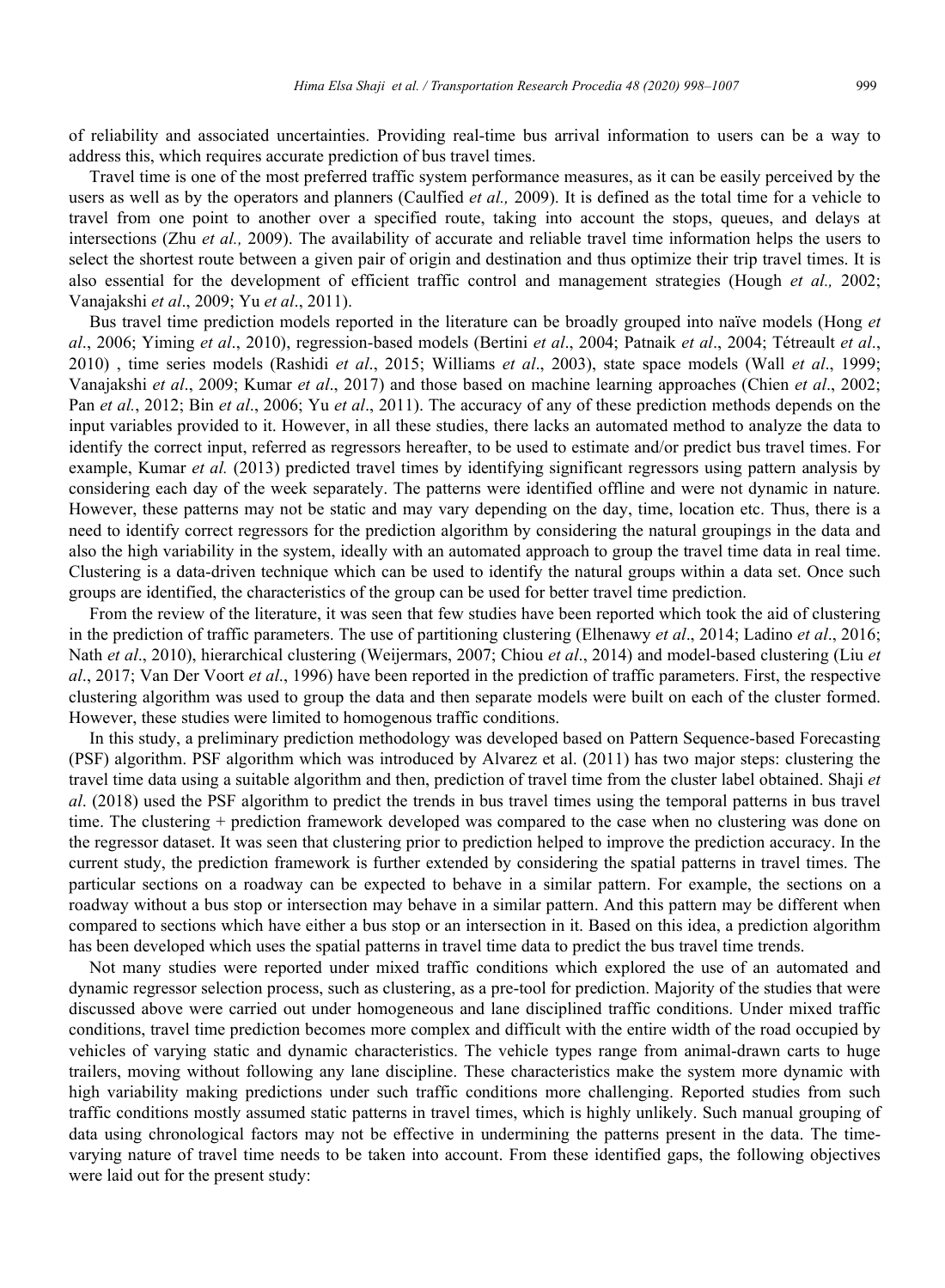- Identify the spatial patterns in data using clustering algorithms.
- Predict the spatial trends in travel time using Pattern Sequence-based Forecasting technique.
- Compare the performance of clustering techniques in predicting the spatial trends.

#### **2. Data Collection**

The data used for the study were collected using the GPS units fixed on the Metropolitan Transport Corporation (MTC) buses in Chennai, the capital city of the state of Tamil Nadu, India. The 19B bus route was chosen as the study stretch. The route spans a length of 29.4 km and connects Kelambakkam, a suburban area of the city to Saidapet, a major commercial area of the city. The northbound 19B route was chosen for the analysis. The GPS data were collected every 5s from the GPS units fitted in these buses. A total of 1,071 trips were collected during a period of 90 days. The obtained GPS data includes date, timestamp, latitude, and longitude of the bus location. The distance between two consecutive GPS points was calculated using the Haversine formula (Chamberlain, 2014)*.* For the purpose of analysis, the route was divided into sub-sections each of length 200m, leading to 140 sections. The 200 m section travel times were calculated using interpolation.

#### **3. Methodology**

A preliminary prediction methodology was developed based on a Pattern Sequence-based Forecasting (PSF) algorithm. The methodology has been explained in detail in section 3.3. This algorithm involves two main steps – clustering and prediction. The trip-wise data is initially clustered and cluster labels are obtained. Further, the prediction is carried out based on the cluster labels. Figure 1 shows the prediction framework used in this study.



Fig. 1. Proposed methodology of PSF.

#### *3.1.Extraction of spatial trends in travel time*

Wavelet-based trend extraction was reported to be a more efficient trend extraction technique as they can reconstruct the signal without loss of much information (Dash *et al*., 2004)*.* Hence, in this study, spatial trends in bus travel time was extracted using Discrete Wavelet Transforms (DWT). For this, the trip wise travel time data is first decomposed into wavelets at different levels of resolution. The wavelet coefficients at the lower levels of resolution were then thresholded using soft policy. In the soft policy, the wavelet coefficients lesser than the threshold value are set to zero, whereas the threshold value is subtracted from those wavelet coefficients which are greater than the threshold. The levels of thresholding were chosen such that the trend extracted captures at least 70%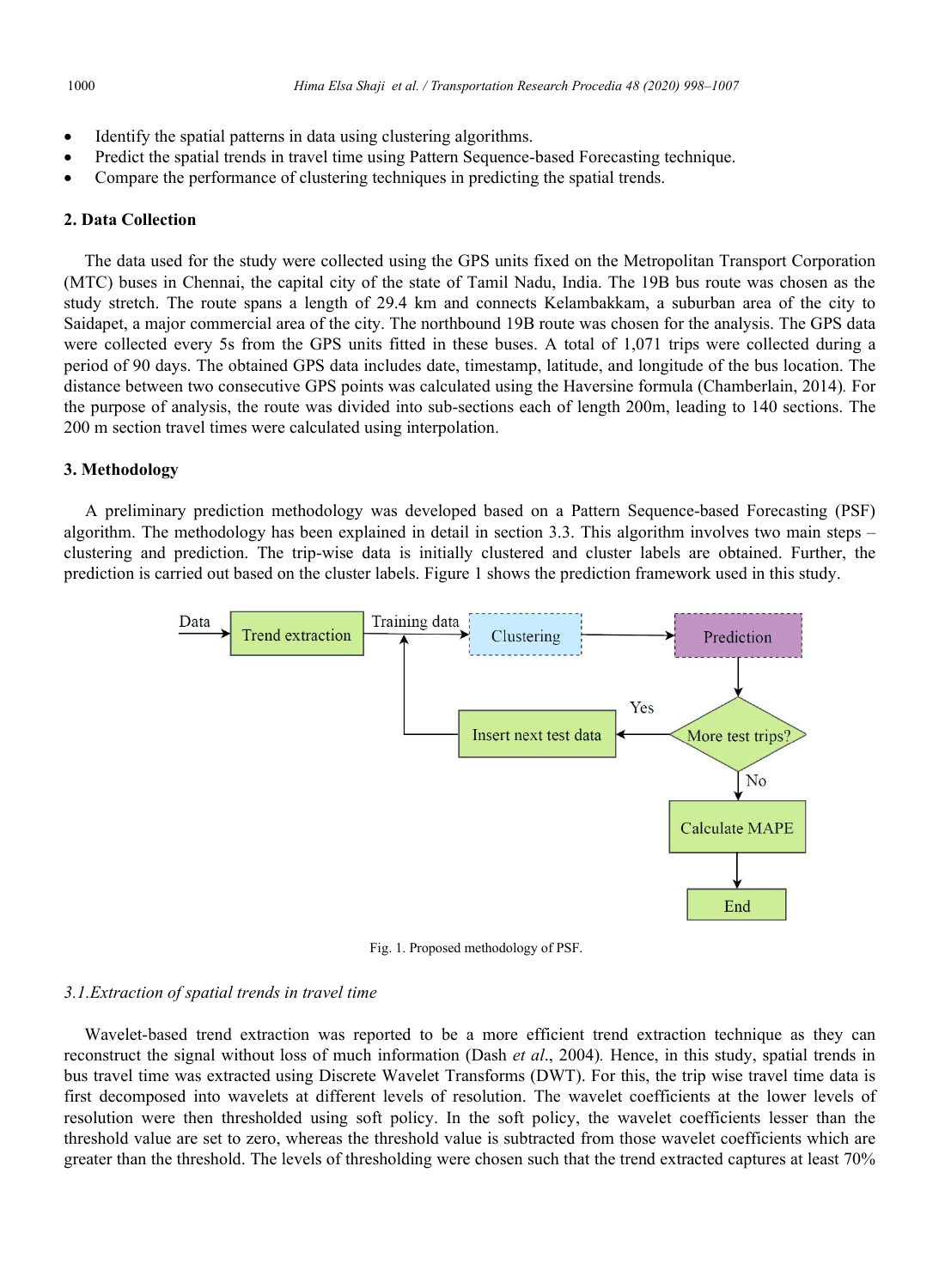of the signal. After thresholding, the signal is reconstructed. This reconstructed signal now contains the spatial trends extracted, which will be referred to as regressors in the study. Figure 2 shows the measured travel times and spatial travel time trends extracted using DWT for a sample trip for all the sections.



Fig. 2. Measured travel times and travel time trends for a sample trip.

#### *3.2. Clustering*

The next step in the proposed methodology is the identification of suitable clustering algorithms which can be used to group the regressors for the prediction algorithm. *k*-means and hierarchical clustering algorithms are two important clustering techniques used to group highly varying data. Hence, these clustering algorithms were chosen for further analysis. The spatial trends in travel time for each trip were used as inputs for the clustering algorithms. Each trip- wise travel time trend data were clustered using *k*-means and hierarchical clustering algorithms separately and were used as inputs for the prediction algorithm.

The optimum number of clusters (*k*) for each clustering algorithm needs to be found out, which depends on the clusterability of the data set. The optimum number of clusters is decided based such that objects within a cluster are similar to each other and are dissimilar to the objects in the other cluster. For both *k*-means and hierarchical clustering algorithms, the optimum number of clusters (*k*) was decided using elbow method (Thorndike, 1953). The elbow method gives you the optimum number of clusters (*k*) such that the total intra cluster variation is minimized. For each value of cluster number *K*, the sum of the squared distance between each member of the cluster and its centroid is calculated as given by equations 1 and 2. A graph is then plotted between the total within-cluster sum of squares (*W)* and the number of clusters (*K*) as shown in figure 3.

$$
W_k = \sum_{r=1}^K \frac{1}{n_r} D_r, \tag{1}
$$

$$
D_r = \sum_{i=1}^{n_r-1} \sum_{j=1}^{n_r} \left\| d_i - d_j \right\|_2 \tag{2}
$$

where *K*- number of clusters,  $n_r$  – number of points in cluster *r* and  $D_r$  - the sum of distances between all points in a cluster. Figure 3 shows sample plots between the total within-cluster sum of squares (*W)* and number of clusters (*K*) for a sample trip using *k*-means. As the number of clusters increase, the value of *W* decreases. *k* is chosen as that value beyond which an increase in the number of clusters does not cause a significant reduction in *W*. From the figure, the optimal number of clusters (*kkmeans*) for the sample trip was chosen as 4 for *k*-means. The same procedure was repeated to find the optimum number of clusters (*khierarchical*) in the case of hierarchical clustering.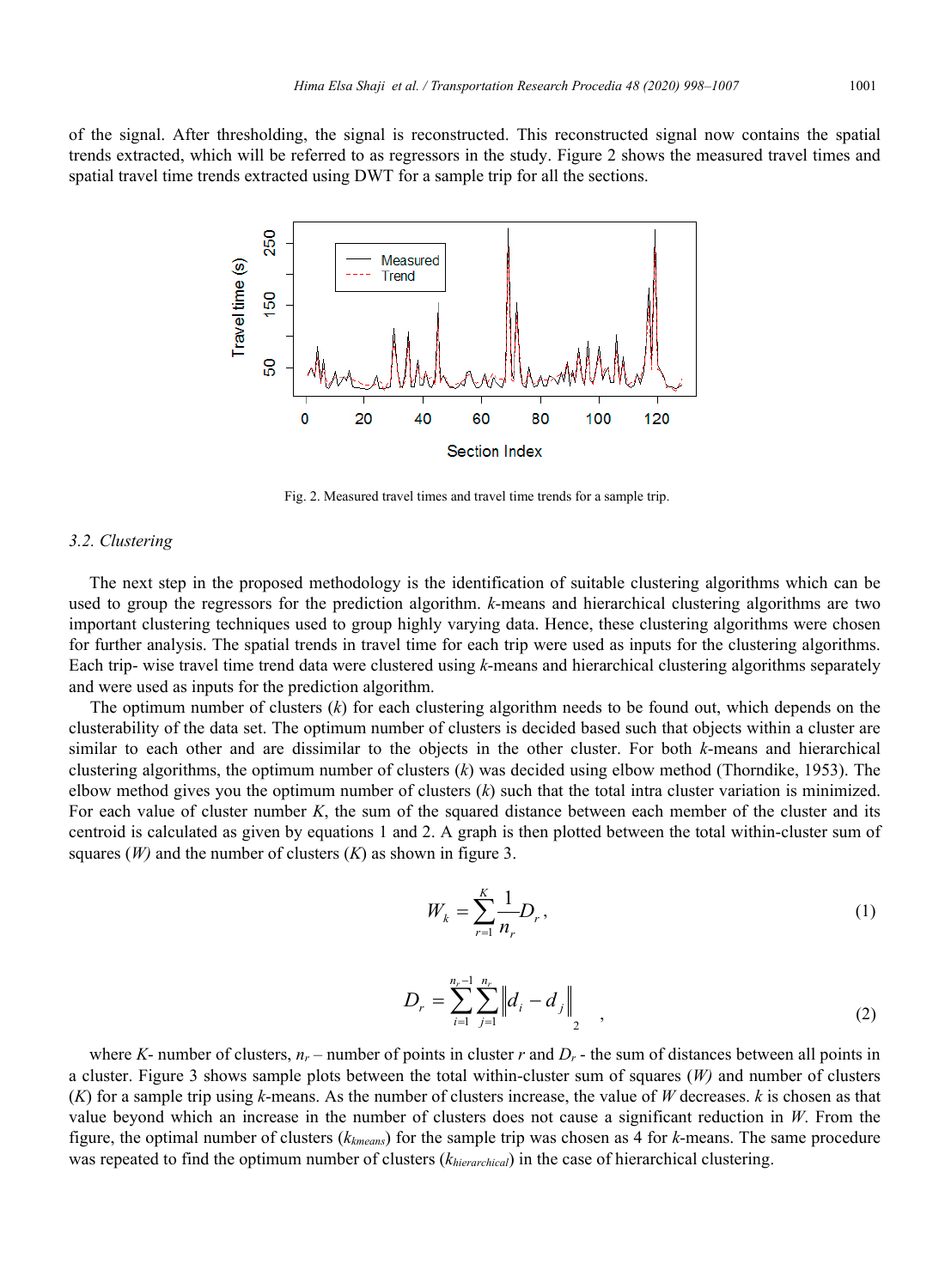

Fig. 3. Optimum number of clusters for a sample trip using *k*-means clustering.

#### *3.3. Pattern Sequence-based Forecasting (PSF)*

Given the travel time trends of a trip up to section *d*, our aim is to predict the travel time trend of the next section *d*+*I* for the same trip. Let *Y(i)* be the travel time trend of the trip for the *i*<sup>th</sup> section and *C(i)*  $C\{1,...,k\}$  be the cluster label for the  $i^{th}$  section, where k is the number of clusters. Let  $S_w^i$  denote the sequence of cluster labels of the trip travel time trend for *W* consecutive sections, from section *i* backward as shown in equation 3.

$$
S_W^i = [C_{i-W+1}, C_{i-W+2}, \dots, C_i].
$$
\n(3)

Then, the prediction algorithm searches for the sequence of labels of length  $S_{W}$ <sup>d</sup> in the database to obtain the subsequence set *ESd+1* as:

$$
ES_{d+1} = \{j \text{ such that } S_W^j = S_W^d \}.
$$
 (4)

In case, no matching pattern is found, the value of  $W$  is reduced by 1 and the pattern search is again initiated. Once the pattern is identified, the predicted value of travel time trend for the next section  $d+1$  is obtained by averaging the travel time trends of the members in the set  $ES_{d+1}$  as shown in equation 5.

$$
\hat{Y}(d+1) = \frac{1}{size(ES_{d+1})} \sum_{j \in ES_{d+1}} Y(j+1),\tag{5}
$$

where  $\text{size}(ES_{d+1})$  is the number of elements in the set  $ES_{d+1}$ . The process is repeated until all the test sections are predicted.

The number of previous section labels to be considered (*W*) for PSF algorithm is another parameter that needs to be determined. The PSF algorithm searches the label sequence of *W* previous sections within the training data set for making a prediction. The value of *W* should be chosen such that the forecasting errors, as given in equation 6 are minimized.

$$
\sum_{d \in S} \|\hat{Y}(d+1) - Y(d+1)\|,
$$
\n(6)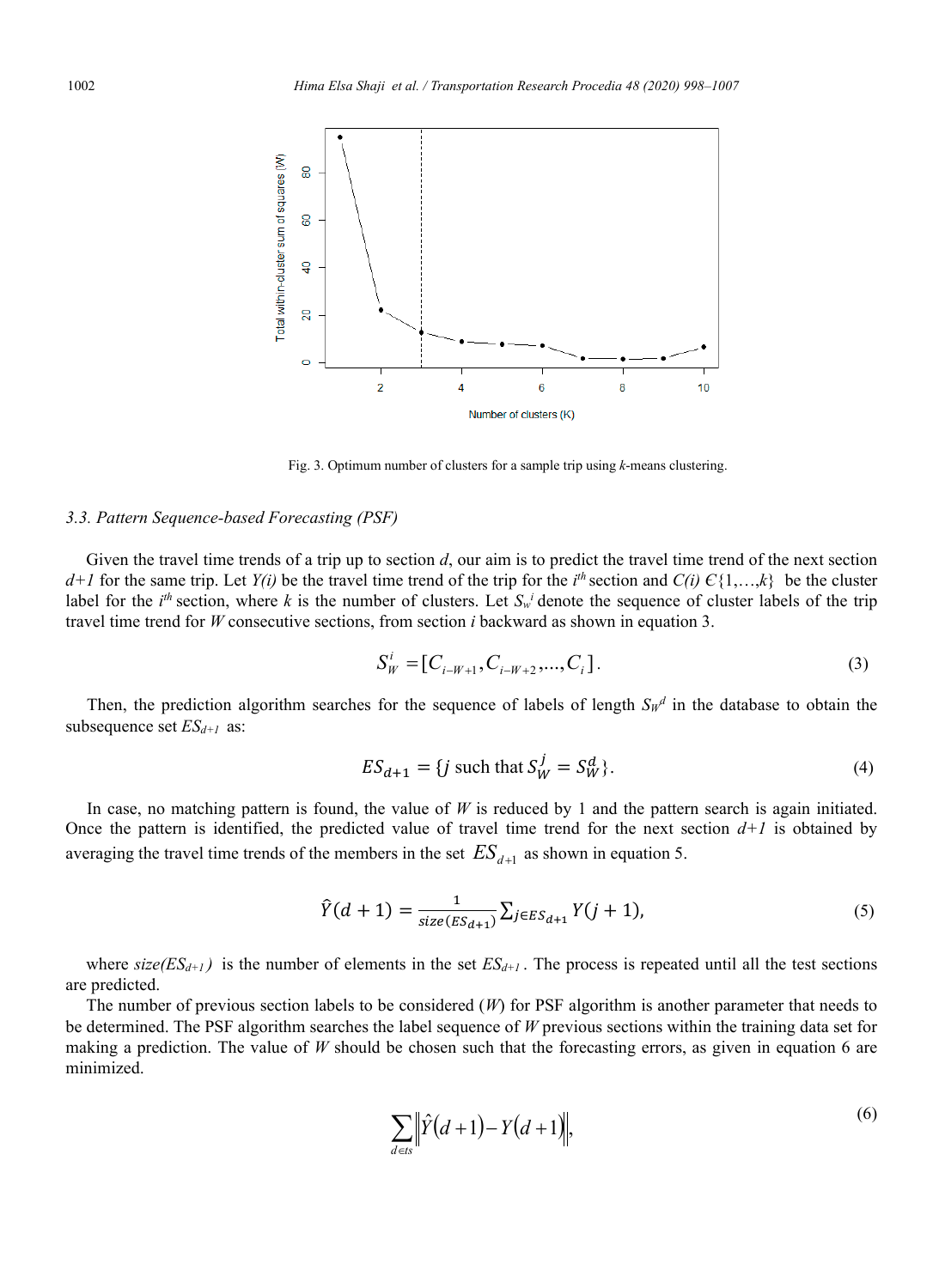where  $\hat{Y}(d+1)$  is the predicted travel time trend of the $(d+1)^{th}$  section and  $Y(d+1)$  is the measured travel time trend of the  $(d+1)^{th}$  section and *ts* denotes the training dataset. However, to find the value of  $\hat{Y}(d+1)$ , the members in the set  $ES_{d+1}$  should be known, which again depends on the value of *W*. Hence the value of *W* was found using cross-validation. Cross-validation is done on a rolling basis in this study (Arlot *et al*., 2010). The Mean Absolute Percentage Error for cross-validation (MAPE*cv*) was calculated for every fold, varying *W* as shown in equation 7. The average value of  $\text{MAPE}_{cv}(e_i)$  is then calculated for each window size by averaging across all the 10 folds as shown. *W* is selected as that value which minimizes the average value of MAPE*cv* as shown in equation 8.

$$
e_j = \frac{1}{10} \sum_{i=1}^{10} MAPE_{cv} \{W = j\},\tag{7}
$$

$$
W = \arg\min\{e_j\},\tag{8}
$$

where *j* varies from 1 to *Wmax*. Figure 4 below shows the sample plot of rolling cross-validation performed for travel time trends of a sample trip using *k*-means. The values of *W* are chosen as 2 for the sample trip. The process is repeated until all the test trips are predicted.



Fig. 4. Results of cross-validation for a sample trip using *k-*means clustering.

#### *3.4 Performance evaluation*

The PSF algorithm was implemented using the optimum number of clusters (*k*) and the number of previous trip labels (*W*) obtained. The performance accuracy of each of the clustering algorithm was quantified using Mean Absolute Percentage Error (MAPE) as follows:

$$
MAPE = \frac{1}{n} \sum_{i=1}^{n} \frac{\left| \hat{Y} - Y_m \right|}{Y_m} 100,
$$
\n(9)

where  $\hat{Y}$  is the predicted value of travel time trend,  $Y_m$  is the corresponding measured travel time trend, and *n* is the number of observations in the test dataset. Figure 5(a) and 5(b) shows the measured and predicted travel time trends of a sample off-peak trip and peak trip respectively when clustering was done using *k*-means clustering algorithm prior to prediction. It can be seen that the predictions based on *k*-means clustering are able to capture the patterns in the case of both off-peak and peak trips.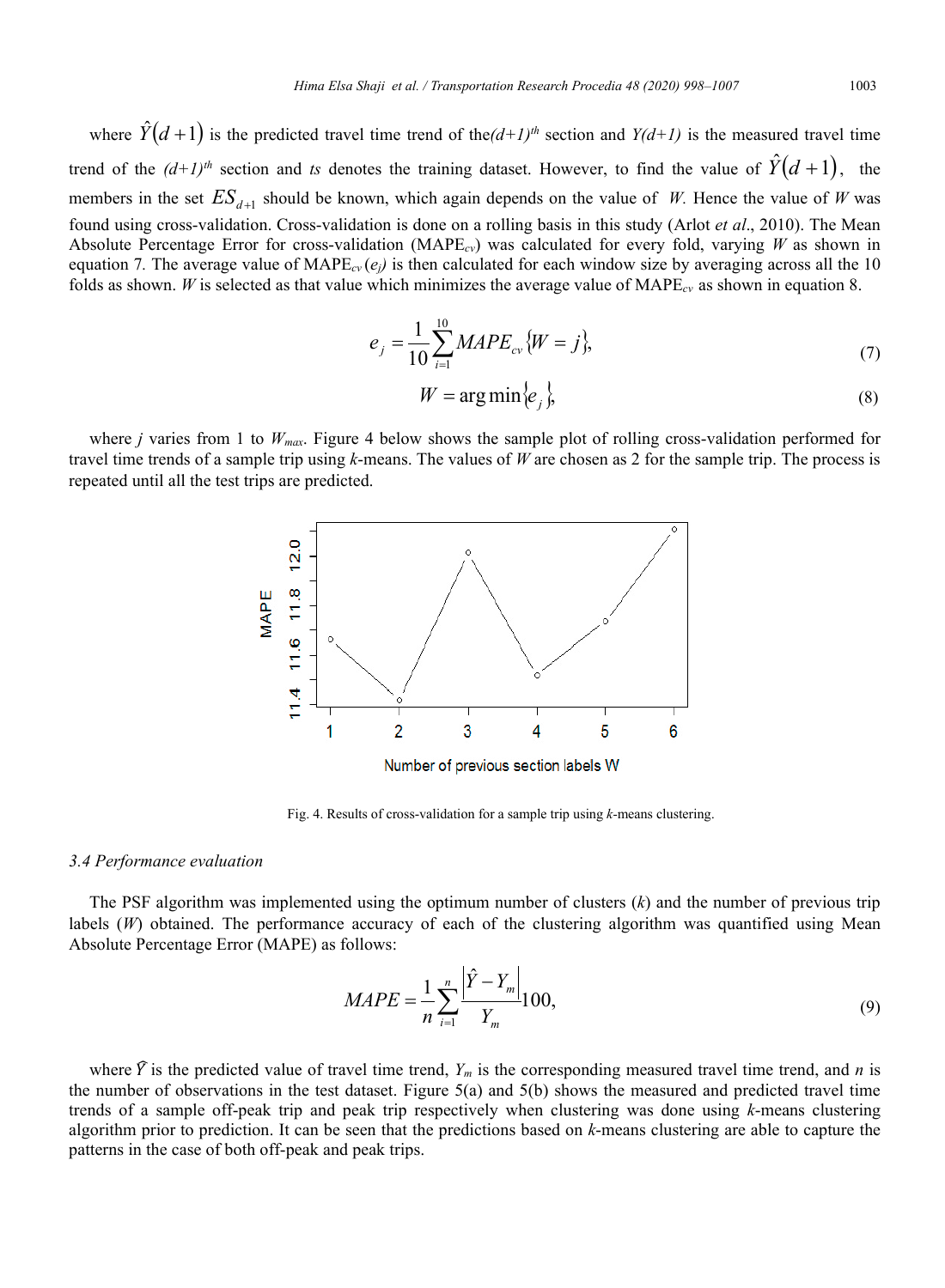

Fig. 5. Measured and predicted travel time trends of a peak trip using (a) *k*-means; (b) hierarchical.

Figure 6 shows the measured and predicted trend for sample trips which occurred during off-peak and peak time of the day when hierarchical clustering was used prior to prediction. It can be seen from the figures that in this case, predictions based on hierarchical clustering were not able to capture the patterns effectively as compared to the prediction based on *k*-means clustering. In the case of both off-peak and peak-trips, the predictions based on *k*means clustering was able to better capture the variations in travel time trends. Also, the MAPE value was lower for predictions based on *k*-means clustering when compared to those based on hierarchical clustering. Hence, further analyses were carried out using *k*-means to group the regressor data prior to prediction.



Fig. 6. Measured and predicted travel time trends of an off-peak trip using (a) *k*-means; (b) hierarchical.

From the clustering analysis, it was seen that the *k*-means clustering algorithm grouped the sections along the route mainly into 3 groups- sections with low variance in travel time, sections with medium variance in travel time and sections with a high variance in travel times. The performance of *k*-means clustering-based prediction algorithm to predict section travel time trends using spatial travel time trends was analyzed separately for these three groups. Figure 7(a), 7(b) and 7(c) show the performance of *k*-means based predictions for representative sections belonging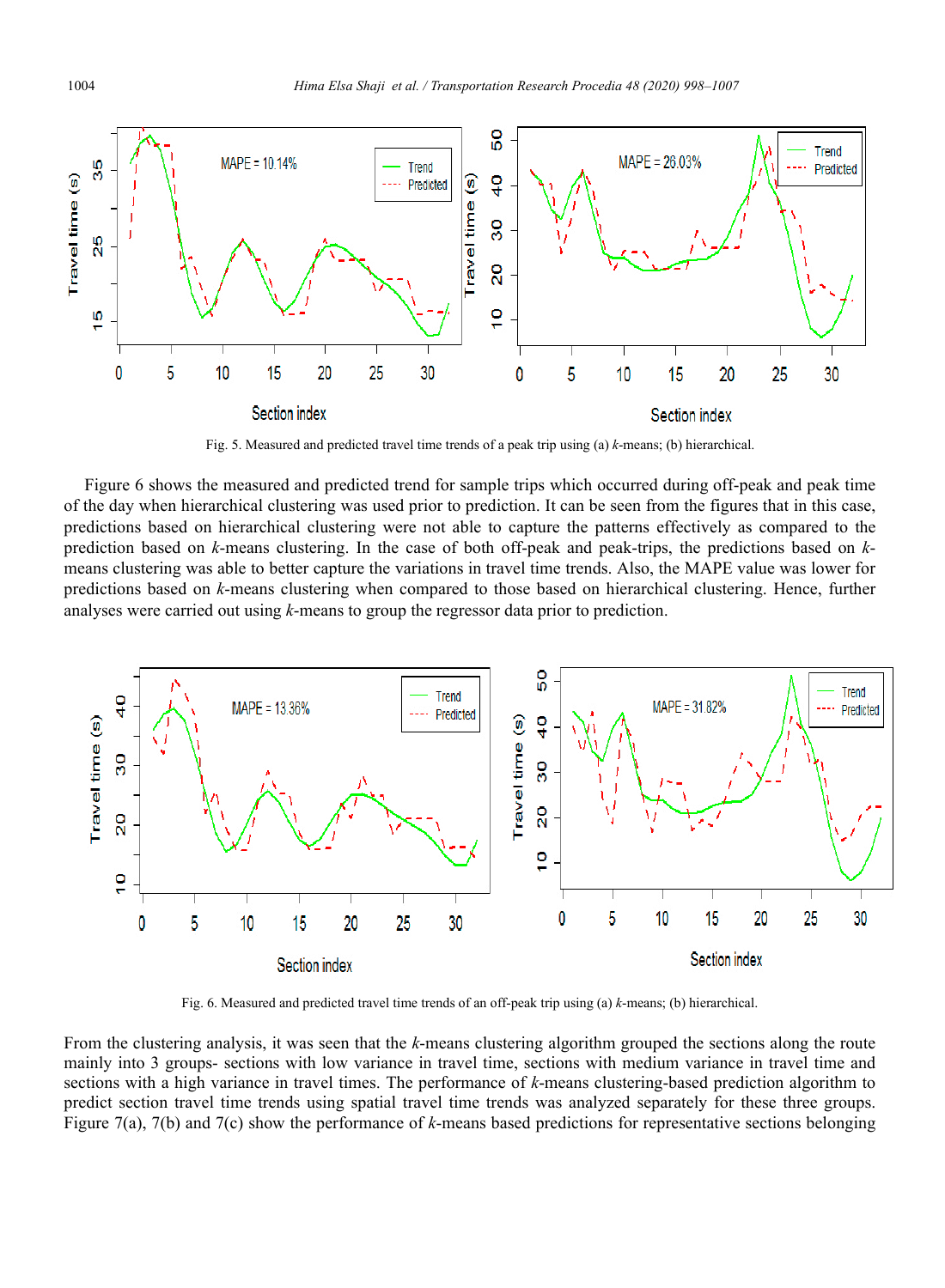to low variance, medium variance, and high variance travel time sections respectively. It can be seen that the MAPE value is lowest for the trend prediction in the case of low variance section, whereas the prediction errors are high for the high variance section. The performance of the developed spatial pattern based PSF algorithm remains poor for high variance section. In this case, the value of MAPE is high and also fails to capture the patterns in travel time trends of the high variance section. Hence, for high variance section, there is a need to develop more accurate prediction approaches, which can take into account the high variability associated with these high variance sections.



Fig. 7. Measured and predicted travel time trends using *k*-means based spatial PSF for (a) low variance section; (b) medium variance section; (c) high variance section.

#### **4. Summary and Conclusions**

The prediction of bus travel times is a widely researched area. The prediction of travel times becomes even more difficult under the mixed traffic conditions prevailing in India. Accurate prediction of bus arrival times is required to improve the quality of public transport. The proposed methodology predicts bus travel time trends using spatial patterns in bus travel time data. The following conclusions were made from the study:

- Travel time along the study stretch varies both temporally and spatially. The temporal patterns in travel time were analyzed in an earlier study. In this study, the spatial patterns in bus travel times were studied.
- A spatial PSF algorithm was developed to predict the travel time trends on sections downstream of the route by using spatial patterns of sections upstream of the route. A performance comparison was made between the predictions based on *k-*means clustering and the predictions based on hierarchical clustering. It was seen that for both peak and off-peak trips, the predictions based on *k-*means worked better.
- The performance of the developed spatial PSF algorithm was analyzed for sections with low variance in travel times, medium variance in travel times and high variance in travel times separately. For both low and medium variance travel time sections, the predictions obtained using spatial PSF algorithm worked well. However, for high variance section, the performance of spatial PSF was not satisfactory. More efficient prediction algorithms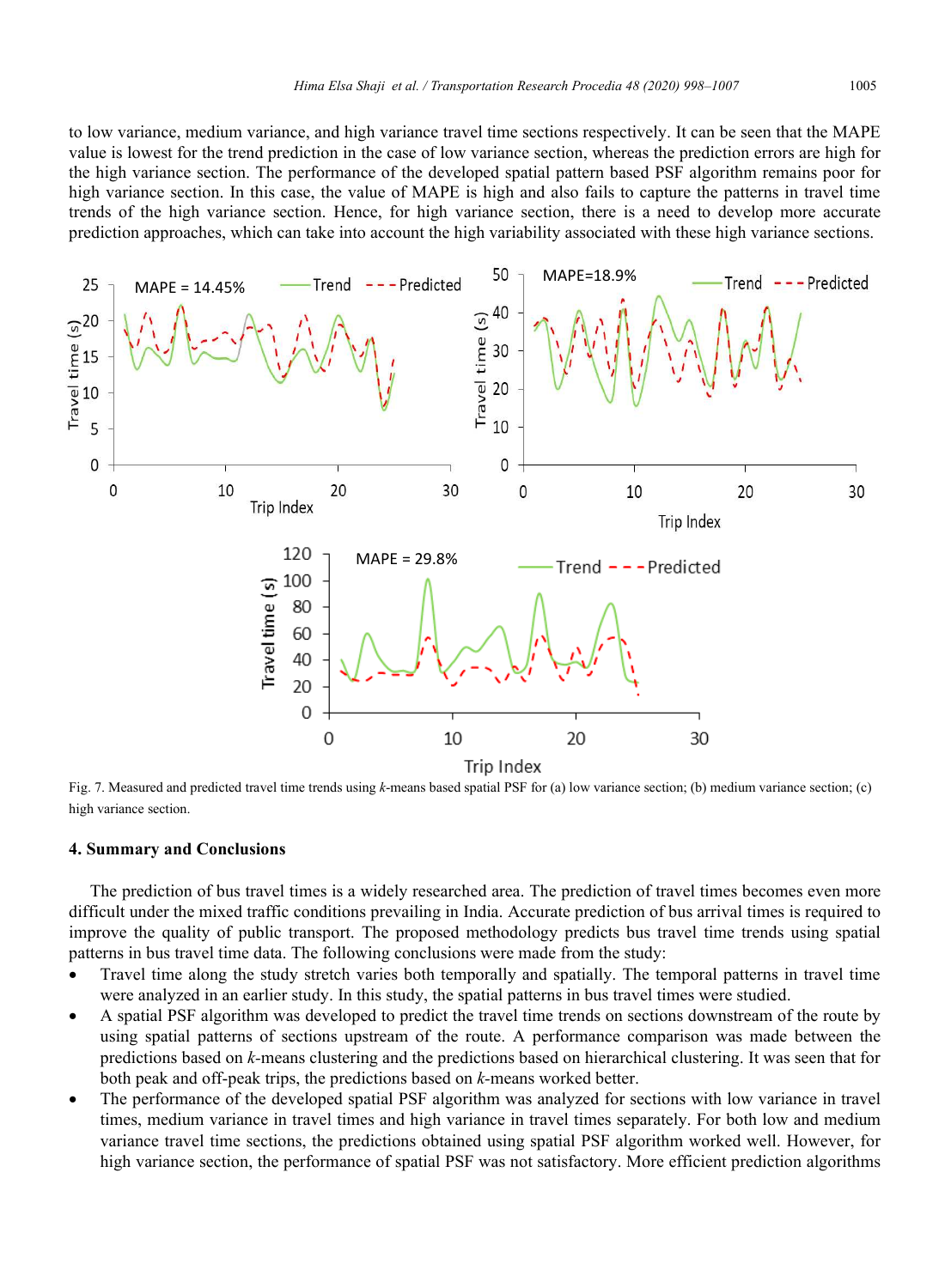need to be developed which takes into consideration the high variance of travel times in the high variance sections. Future extension of this work may include developing prediction algorithms by considering the spatiotemporal patterns in travel time.

#### **5. Acknowledgment**

The authors acknowledge the Centre of Excellence in Urban Transport, IIT Madras, for the data collection.

#### **6. References**

- Alvarez, F. M., Troncoso, A., Riquelme, J. C., & Ruiz, J. S. A., 2011. Energy time series forecasting based on pattern sequence similarity. IEEE Transactions on Knowledge and Data Engineering, 23(8), 1230-1243.
- Arlot, S., & Celisse, A., 2010. A survey of cross-validation procedures for model selection. Statistics surveys, 4, 40-79.
- Bertini, R. L., & El-Geneidy, A. M., 2004. Modeling transit trip time using archived bus dispatch system data. *Journal of transportation engineering*, *130*(1), 56-67.
- Bin, Y., Zhongzhen, Y., & Baozhen, Y., 2006. Bus arrival time prediction using support vector machines. Journal of Intelligent Transportation Systems, 10(4), 151-158.
- Caulfield B. and O'Mahony M., 2009. A stated preference analysis of real-time public transit stop information. Public Transportation, 12 (3), 1- 20.
- Chamberlain, R.G. Great Circle Distance between Two Points. <http://www.movabletype .co.uk/scripts/gis-faq-5.1.html.> (Mar, 14, 2013).
- Chandramouli, C., 2012. Census of India 2011-Houses Household Amenities and Assets: Transportation. Tech. rep., Government of India.
- Chien, S. I. J., Ding, Y., & Wei, C., 2002. Dynamic bus arrival time prediction with artificial neural networks. Journal of Transportation Engineering, 128(5), 429-438.
- Chiou, Y. C., Lan, L. W., & Tseng, C. M., 2014. A novel method to predict traffic features based on rolling self-structured traffic patterns. Journal of Intelligent Transportation Systems, 18(4), 352-366.
- Dash, S., Maurya, M. R., Venkatasubramanian, V., & Rengaswamy, R., 2004. A novel interval-halving framework for automated identification of process trends. AIChE journal, 50(1), 149-162.
- Elhenawy, M., Chen, H., & Rakha, H. A., 2014. Dynamic travel time prediction using data clustering and genetic programming. Transportation Research Part C: Emerging Technologies, 42, 82-98.
- Hong, L., Dihua, S., 2006. Arrival time prediction method of GPS-based real-time public transport vehicles. In the first session of the Intelligent Transportation and Artificial Intelligence Conference Proceedings. Guanzhou.
- Hough, J. A., Bahe, C., Murphy, M. L., & Swenson, J., 2002. Intelligent transportation systems: Helping public transit support welfare to work initiatives. Res. Report, North Dakota State University.
- Kumar, B. A., Vanajakshi, L., & Subramanian, C., 2013. Pattern-Based Bus Travel Time Prediction under Heterogeneous Traffic Conditions. Transportation Research Record, Transportation Research Board, National Research Council, Washington, DC.
- Kumar, B. A., Vanajakshi, L., & Subramanian, S. C., 2017. Bus travel time prediction using a time-space discretization approach. Transportation Research Part C: Emerging Technologies, 79, 308-332.
- Ladino, A., Kibangou, A., Fourati, H., & de Wit, C. C., 2016. Travel time forecasting from clustered time series via optimal fusion strategy. In Control Conference (ECC), 2016 European (pp. 2234-2239). IEEE.
- Liu, S., McGree, J., White, G., & Dale, W, 2017. Transport mode identification by clustering travel time data. ANZIAM Journal, 56, 95-116.
- Nath, R. P. D., Lee, H. J., Chowdhury, N. K., & Chang, J. W., 2010. Modified K-means clustering for travel time prediction based on historical traffic data. In International Conference on Knowledge-Based and Intelligent Information and Engineering Systems (pp. 511-521). Springer, Berlin, Heidelberg.
- Pan, J., Dai, X., Xu, X., & Li, Y., 2012. A Self-learning algorithm for predicting bus arrival time based on historical data model. In Cloud Computing and Intelligent Systems (CCIS), 2012 IEEE 2nd International Conference on(Vol. 3, pp. 1112-1116). IEEE.
- Patnaik, J., Chien, S., & Bladikas, A., 2004. Estimation of bus arrival times using APC data. Journal of public transportation, 7(1), 1.
- Rashidi, S., & Ranjitkar, P., 2015. Estimation of bus dwell time using univariate time series models. Journal of Advanced Transportation, 49(1), 139-152.
- Shaji, H. E., Tangirala, A. K., & Vanajakshi, L., 2018. Evaluation of Clustering Algorithms for the Prediction of Trends in Bus Travel Time, Paper presented at TRB 97th Annual Meeting, Washington DC, January 2018.
- Tétreault, P. R., & El-Geneidy, A. M., 2010. Estimating bus run times for new limited-stop service using archived AVL and APC data. Transportation Research Part A: Policy and Practice, 44(6), 390-402.
- Thorndike, R. L., 1953. Who belongs in the family?. Psychometrika, 18(4), 267-276.
- Vanajakshi, L., Subramanian, S. C., & Sivanandan, R., 2009. Travel time prediction under heterogeneous traffic conditions using global positioning system data from buses. IET intelligent transport systems, 3(1), 1-9.